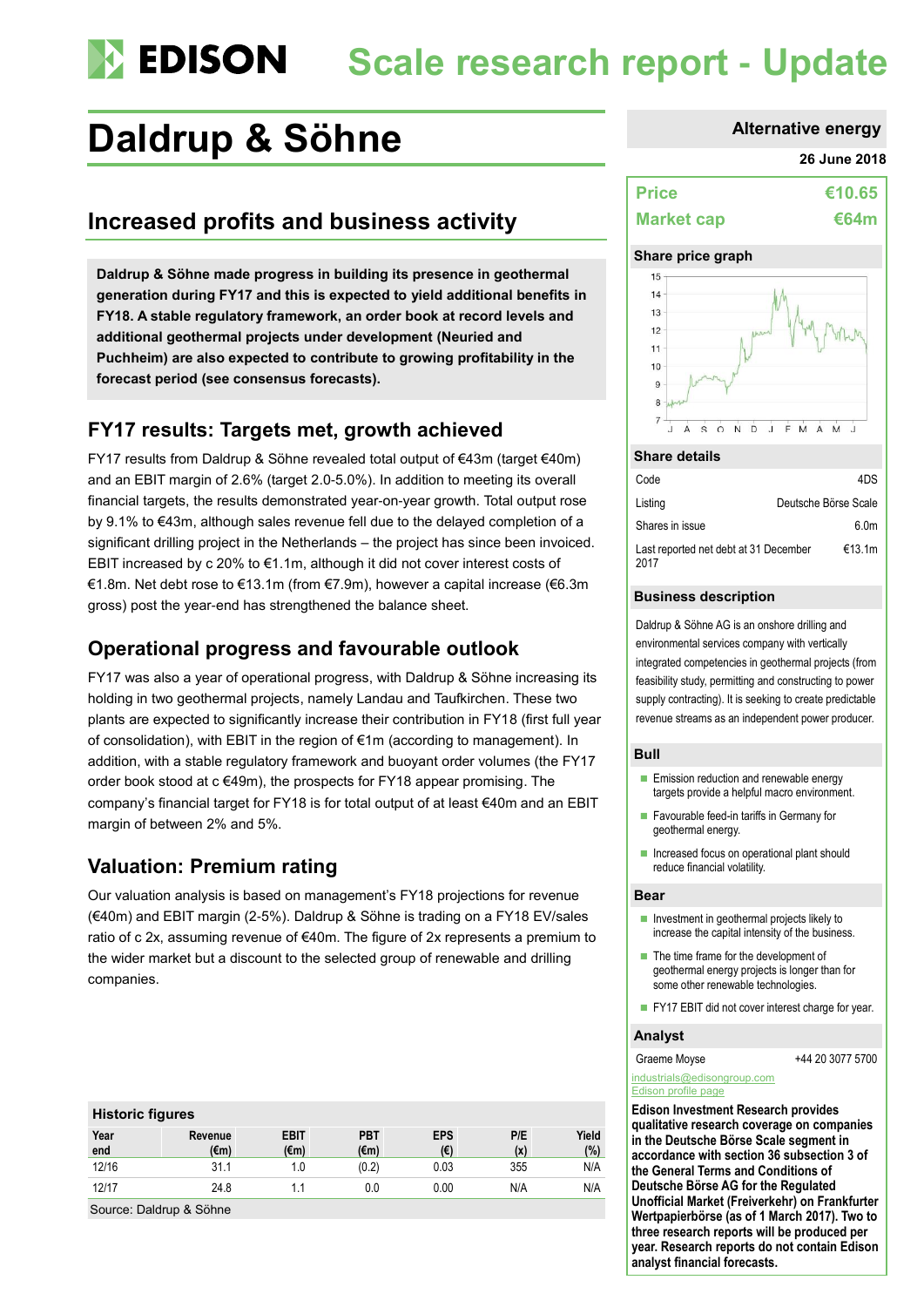

## **FY17 results: Meet targets and demonstrate growth**

Daldrup & Söhne's FY17 results exceeded its self-imposed targets, with total output of €43m (target €40m) and an EBIT margin of 2.6% (target 2.0-5.0%). At this point it is worth reiterating that the company reports according to German GAAP and as such all costs and expenses are recognised immediately when they are incurred, but profitability is based on output (invoiced revenue plus change in work in progress). The inclusion of the change in work in progress helps to smooth out the timing difference between revenue recognition and cash flows. The delay in invoicing a significant drilling project led to a decline in sales volume in FY17, but did not adversely affect total output.

In addition to meeting its financial targets, Daldrup & Söhne demonstrated strong year-on-year growth. Output rose by 9.1%, to €43m, and EBIT achieved an increase of c 20%, to €1.1m, although it remained below the level required to cover total interest costs (€1.8m). Of the total sales revenue of c €24.8m, €12.4m, or c 50%, was accounted for by the geothermics business. Drilling and exploration contributed €5.3m, water €4.1m and the environmental business, EDS, €2.9m. Of the total revenue, 85% related to operations located in Germany. The main driver of the increase in profitability, aside from the increase in gross revenue, was the reduction in the cost of raw materials (in part offset by a slight rise in employee costs).

At the year-end the balance sheet showed a significant increase  $(+£11.3m)$  due to the first time consolidation of geox GmbH, the operating and holding company for the Landau geothermal plant. The consolidation of Landau also accounted for a significant rise in the balance sheet total for technical equipment and machinery (+67.1% to €22.7m). The year-end FY17 balance sheet also showed cash at bank of  $\epsilon$ 1.5m (FY16:  $\epsilon$ 0.8m) and an equity ratio of 45.3% (FY16: 50.4%).

| €m                                        | <b>FY16</b> | <b>FY17</b> | change    | % Comment                                                                       |
|-------------------------------------------|-------------|-------------|-----------|---------------------------------------------------------------------------------|
| Sales                                     | 31.137      | 24.758      | $-20.5%$  |                                                                                 |
| Increase in work in progress              | 8.321       | 18.286      |           | +119.7% Delay in invoicing Dutch drilling project                               |
| Output                                    | 39.458      | 43.044      | +9.1%     | Increase in output reflecting increase in activity<br>and order book            |
| <b>EBITDA</b>                             | 4.557       | 4.743       | +4.1%     | Despite higher employee costs higher revenue-<br>feeds through to higher EBITDA |
| Depreciation, amortisation and impairment | (3.605)     | (3.604)     | <b>NM</b> |                                                                                 |
| EBIT                                      | 0.951       | 1.139       | $+19.8%$  |                                                                                 |
| EBIT Margin (%)                           | 2.4%        | 2.6%        | N/A       | EBIT margin increase and within target range<br>helped by flat D&A              |
| Interest expenses                         | (1.354)     | (1.797)     | $+32.7%$  | Rise in indebtedness                                                            |
| Net profits                               | (0.228)     | (0.025)     | $-89.0%$  |                                                                                 |
| <b>Cash flow</b>                          |             |             |           |                                                                                 |
| From operating activities                 | 3.654       | 9.897       | +170.8%   | Significant improvement in w/k cap. movements                                   |
| From investing activities                 | (1.130)     | (13.151)    |           | NM Large increase in investment in PPE                                          |
| From financing activities                 | (2.304)     | (1.298)     | +43.7%    | Increased issue of bonds and loans                                              |
| Net Debt                                  | (7, 863)    | (13,059)    |           |                                                                                 |
| $\sim$ $\sim$ $\sim$ $\sim$ $\sim$ $\sim$ |             |             |           |                                                                                 |

### **Exhibit 1: FY16 vs FY17 results – key highlights**

Source: Daldrup & Söhne

## **Post year-end developments**

Since the year-end Daldrup & Söhne has successfully issued fresh equity, raising €6.4m (gross) in February. As a result of the issue, the number of shares has increased to 6m and the share of the equity held by the Daldrup family has fallen from 65% at the year-end to 59% post the issue. Since the year end the company has continued to receive drilling orders and has raised its holding in the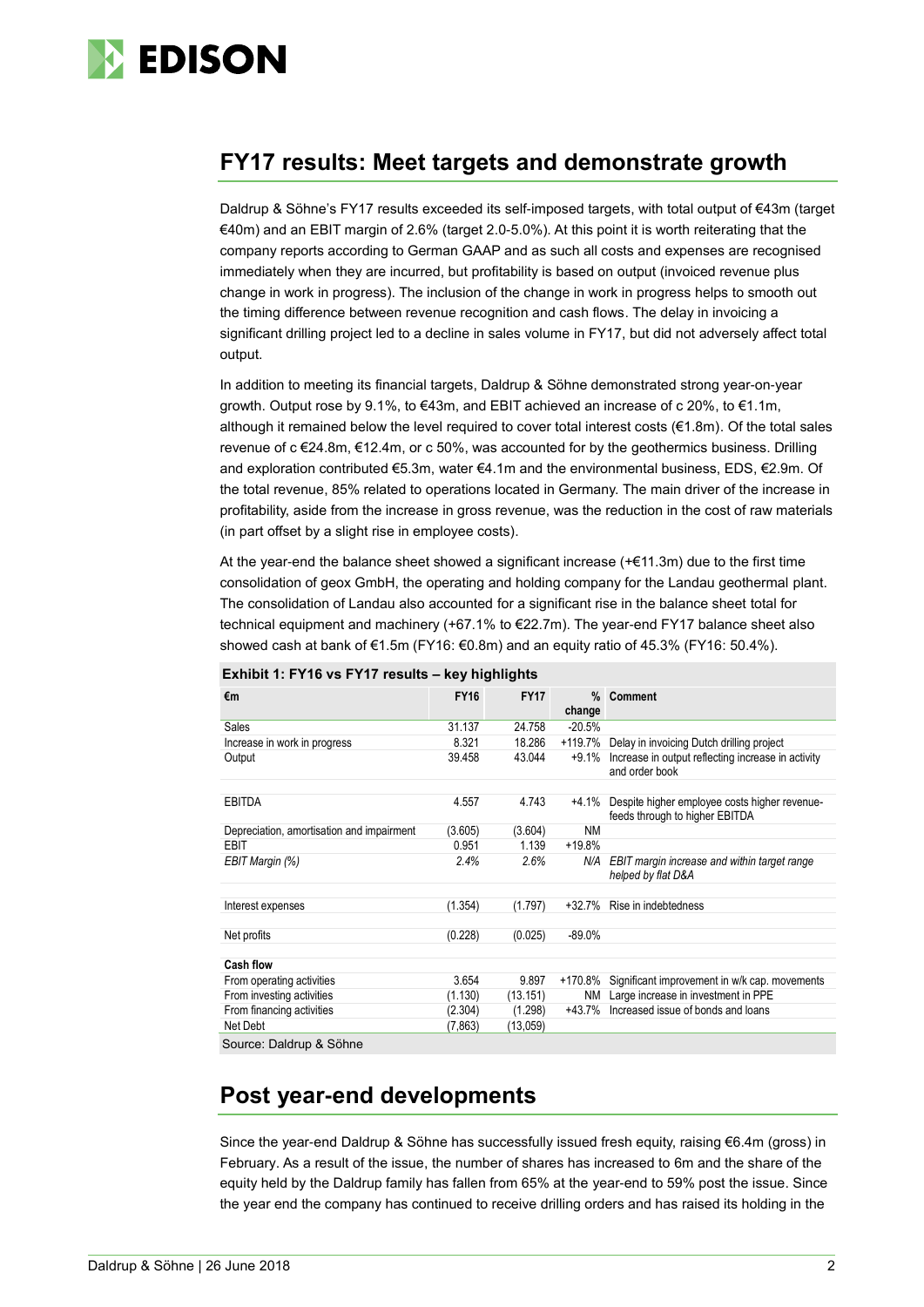

Taufkirchen geothermal plant to 55.2% at the group level (from 29%) via the acquisition of Axpo Power's 35% holding. In FY17 Daldrup & Söhne raised its holding (at the group level) in the Landau geothermal plant to 67% (from 30%), although this deal was concluded in February 2018.

| Date                    | Event                                                         |
|-------------------------|---------------------------------------------------------------|
| 4 May 2018              | Order for geothermal drilling from Stadtwerke Schwerin        |
| 9 April 2018            | Stadtwerke München commissions six deep geothermal drillings  |
| 27 February 2018        | Issue of 544,500 shares raising €6.4m                         |
| 5 February 2018         | Concludes Increase in stake in Landau geothermal plant to 67% |
| 25 January 2018         | Increase in stake in Taufkirchen geothermal plant 55.21%      |
| Source: Daldrup & Söhne |                                                               |

## **Outlook**

The outlook for Daldrup & Söhne appears favourable. The regulatory framework remains relatively benign, with geothermal energy plants receiving a feed-in tariff (FiT) of 25.2 cents/kWh. The company now enjoys a strengthened balance sheet, post the rights issue, with an ability to develop the projects at Puchheim and Neuried. There is also the prospect of a significantly increased contribution from Landau and Taufkirchen geothermal plants in FY18. The potential revenue contribution from the two geothermal plants is expected to be in the region of €5m, with EBIT of c €1m. Order volume at the end of FY17 stood at c €49m (a record) and the total order pipeline at €98m. The company's financial target for FY18 is for total output of at least €40m and an EBIT margin of between 2% and 5%. Both of these targets are below consensus forecasts.

## **Valuation**

We base our valuation commentary on management's FY18 projections for revenue (€40m) and EBIT margin (2-5%). Our analysis compares Daldrup & Söhne to the wider market and a list of comparable companies.

Daldrup & Söhne is trading on a FY18 EV/revenue ratio of c 2x assuming a revenue figure of €40m. The figure of 2.0x represents a premium to the wider market but a discount to the selected group of renewable and drilling companies (see Exhibit 3). By way of illustration, assuming a revenue figure of €45m, D&S's forecast EV/revenue multiple declines to 1.8x.

|                                       | $\blacksquare$ |           |           |                       |                       |                      |                      |
|---------------------------------------|----------------|-----------|-----------|-----------------------|-----------------------|----------------------|----------------------|
|                                       |                | P/E<br>18 | P/E<br>19 | <b>EV/Sales</b><br>18 | <b>EV/Sales</b><br>19 | <b>EV/EBIT</b><br>18 | <b>EV/EBIT</b><br>19 |
|                                       |                | (x)       | (x)       | (x                    | (x))                  | (x)                  | (x)                  |
|                                       |                |           |           |                       |                       |                      |                      |
| DJ STOXX 600                          | <b>SXXP</b>    | 14.5      | 13.3      | 1.6                   | 1.5                   | N/A                  | N/A                  |
|                                       |                |           |           |                       |                       |                      |                      |
| Drilling companies                    |                |           |           |                       |                       |                      |                      |
| <b>BAUER</b>                          | <b>BSA GY</b>  | 11.2      | 7.99      | 0.6                   | 0.6                   | 10.1                 | 9.1                  |
| Odfjell Drilling                      | ODL NO         | 114.3     | 21.7      | 3.0                   | 2.6                   | 27.1                 | 17.3                 |
| Average                               |                | 62.8      | 14.8      | 1.8                   | 1.6                   | 18.6                 | 13.2                 |
| Renewable companies                   |                |           |           |                       |                       |                      |                      |
| 7C Solarparken                        | <b>HRPK GY</b> | 25.7      | 25.7      | 7.8                   | 7.5                   | 24.4                 | 22.4                 |
| <b>Energy Development Corporation</b> | EDC PM         | 9.7       | 8.8       | 4.2                   | 4.0                   | 10.0                 | 9.6                  |
| Enrgiekontor                          | <b>EKT GY</b>  | 34.3      | 10.7      | 3.2                   | 1.6                   | 14.4                 | 7.5                  |
| Good Energy                           | <b>GOOD LN</b> | 10.7      | 8.2       | 0.7                   | 0.7                   |                      |                      |
| Ormat Technology                      | ORA US         | 22.6      | 21.5      | 5.1                   | 4.8                   | 16.2                 | 14.2                 |
| Polish Energy Partners                | PEP PW         | 43.6      | 15.8      | 0.5                   | 0.5                   | 20.7                 | 14.2                 |
| Average                               |                | 24.4      | 15.1      | 3.6                   | 3.2                   | 17.1                 | 13.6                 |
| <b>Combined average</b>               |                | 34.0      | 15.0      | 3.1                   | 2.8                   | 15.4                 | 11.8                 |
|                                       |                |           |           |                       |                       |                      |                      |

**Exhibit 3: Daldrup & Söhne – comparable valuation analysis**

Source: Bloomberg. Note: Priced at 25 June 2018.